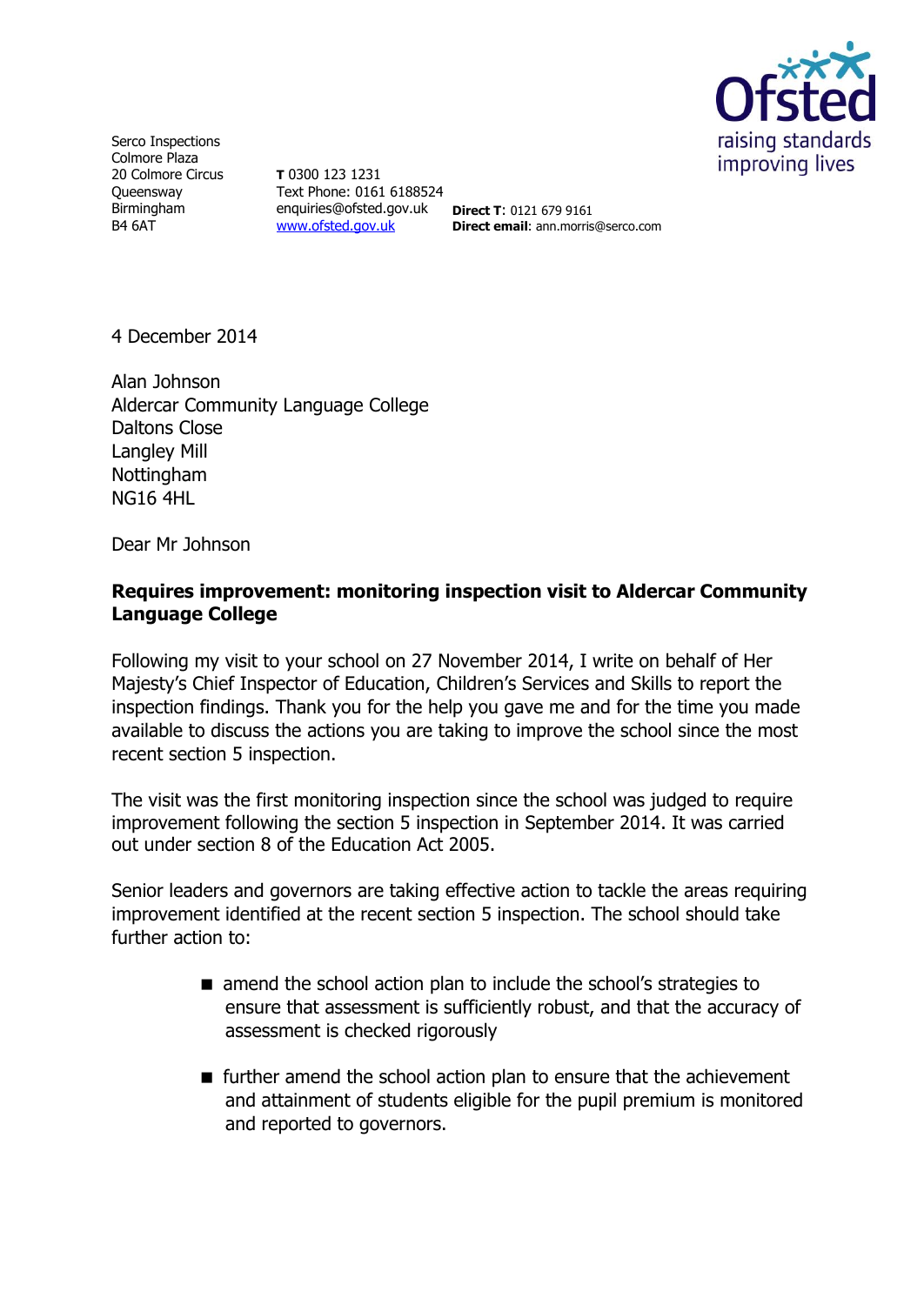

**E** ensure governors are involved in monitoring and evaluating actions in the school's action plan.

# **Evidence**

During the inspection, meetings were held with you, with other senior leaders, and with a representative from the local authority. A telephone conversation was held with the Chair of Governors. Accompanied by one of the senior leaders, I undertook a learning walk to classrooms to observe students while they were learning, and looked at work in students' books. A range of school documentation was scrutinised, including the school's action plan.

# **Main findings**

You, your leadership team, and the governing body have responded positively and with determination to address the areas for improvement identified at the time of the last inspection.

You have devised a suitable action plan to set out the school's strategic direction. The plan sets out how pupils' achievement is to be improved, and is linked to challenging targets. However, several minor amendments need to be made to the plan. Your work to externally validate the accuracy of assessments is not fully reflected in the action plan. The plan emphasises the importance of ensuring that teachers assess pupils' attainment accurately, but does not specify fully how this will be achieved. You have agreed to amend the plan to address these issues and submit it to me by 19 December 2014.

You and your senior leaders have much higher expectations of teaching, which now focuses more closely on the needs of different students. The more-able students are given challenging tasks, while those of lower ability receive support that is appropriate to their needs. You have developed bespoke professional development programmes for teachers, and have put in place coaching programmes so that all teachers have the opportunity to learn from the best practice in the school. These opportunities are helping teachers understand how to use questioning to best effect in class.

You have extended these higher expectations to students. Students have been given clear information on their targets, and have regular opportunities to review these with their teachers. There is an agreed format for this which is in students' revised planners. Subject leaders are holding teachers to account for this as part of the school's quality assurance process.

The system that senior and subject leaders have for tracking student progress is being used to better effect. Senior leaders are consequently more informed about the progress of groups. Further, teachers use this information to develop individual support programme for students at risk of underachievement.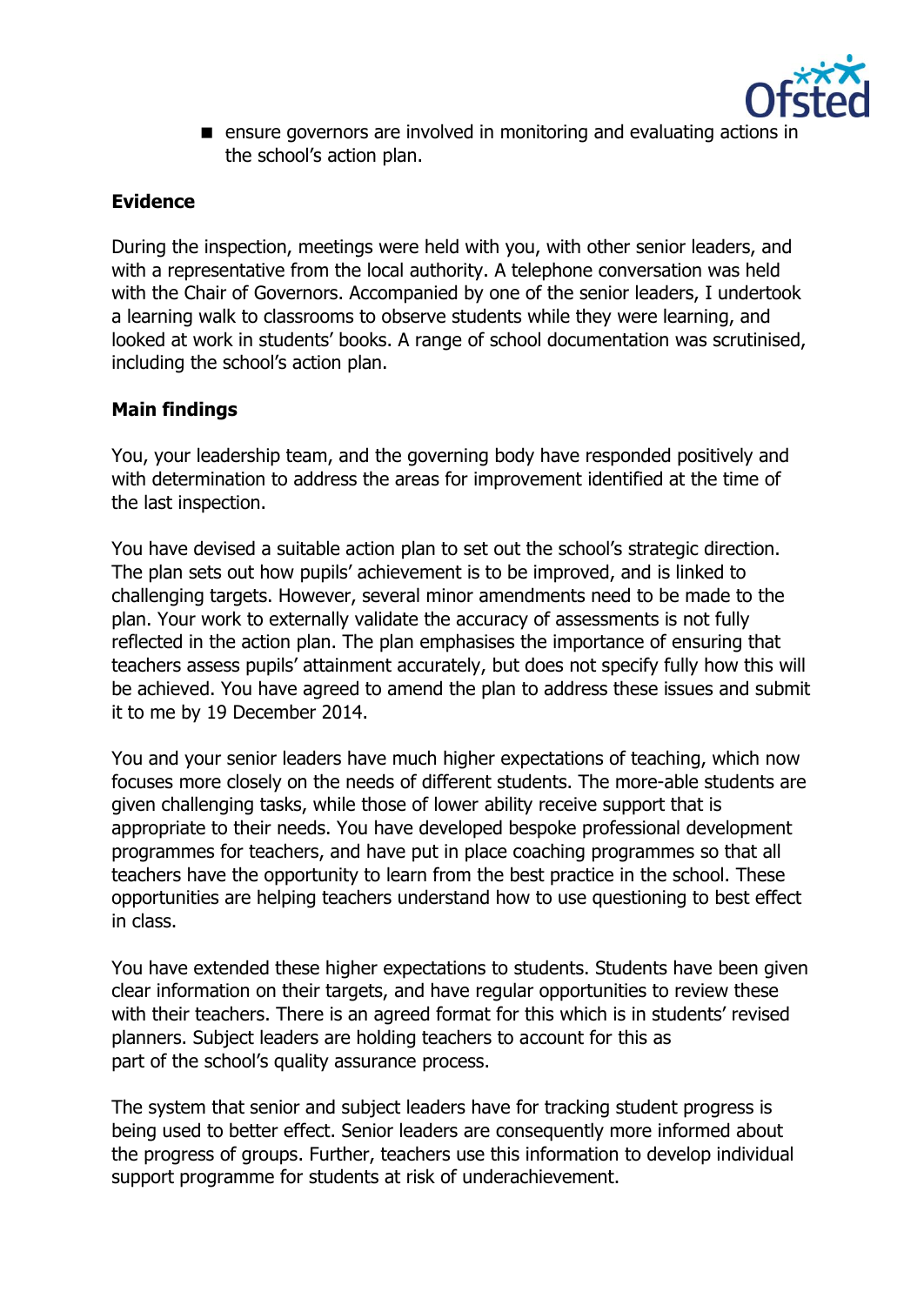

The school's programme of quality assurance activities has been revised. It is now more rigorous and gives more prominence to the achievement of groups of students, including those eligible for pupil premium funding and the most able. Subject leaders work closely with senior leaders to improve the quality of teaching within their departments, and to hold teachers in their departments more fully to account for the progress of students. For example, they ensure that all members of the department give students regular and helpful feedback. You now expect all teachers to use a new 'feedback tracker sheet' which gives students detailed information on how they can improve their work. Time for students to reflect on the feedback they receive is now a requirement of lesson planning. Early work scrutinies indicate that this approach is helping to accelerate the progress that students are making.

You have acted swiftly to review the school's curriculum to ensure that it meets the needs of pupils and supports them to achieve as well as they can. You have revised the programme to develop students' spiritual, moral, social and cultural development so that it better prepares them for life in modern Britain. You have worked hard to improve communication with parents and carers since the last inspection. Parents are now given more regular feedback on how well their children are doing, and have a better understanding of the curriculum as a result of parent information sessions.

Governors have responded positively to the inspection findings. The external review of governance, conducted prior to the last inspection, has renewed their determination and increased their ability to secure improvement. Governors are aware of the school's areas for development and rightly view improving the quality and consistency of teaching as their main priority. They are given clear information about the quality of teaching in the school, and its impact on achievement, and offer appropriate support and challenge to school leaders.

Ofsted may carry out further visits and, where necessary, provide further support and challenge to the school until its next section 5 inspection.

### **External support**

The school has continued to receive effective support from the local authority. This has included arranging the external review of governance and organising training for governors. The school improvement partner has brokered links with local headteachers to support the leadership of the school, while the English and science departments have benefited from bespoke training that is helping to raise the quality of teaching and achievement within these departments. External consultancy arranged by the local authority provides an important objective view of the school's work. The school improvement partner has plans to coordinate further links with local effective schools, but these are not fully developed at this point.